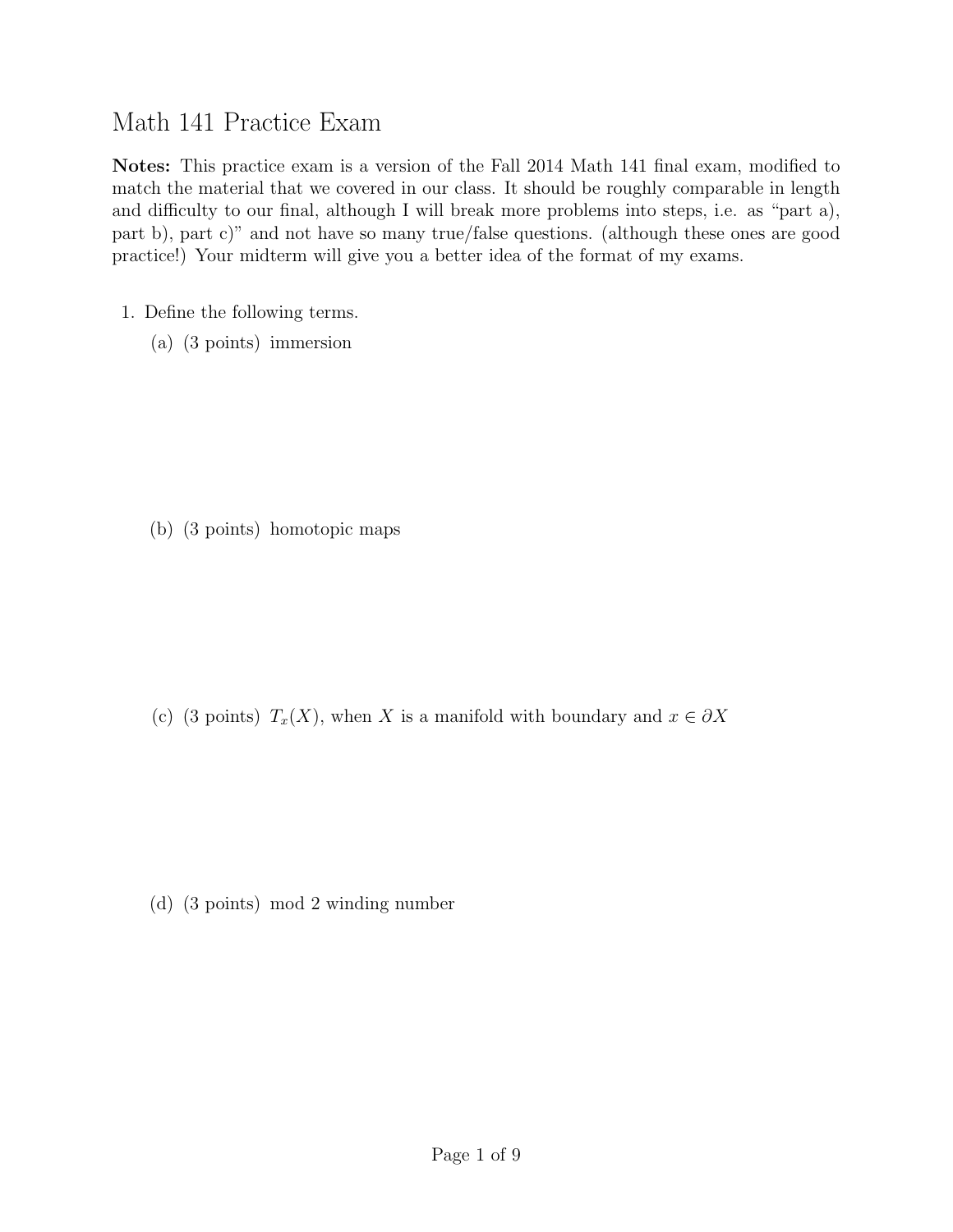- 2. Determine whether the following statements are true or false. No justification is required.
	- (a) (3 points) Every k-dimensional manifold has an embedding into  $\mathbb{R}^{2k+1}$ .

TRUE FALSE

(b) (3 points) If  $(X, \mathcal{T})$  is a connected topological space, then for any  $x, y \in X$ , there exists a continuous path from  $x$  to  $y$ .

TRUE FALSE

(c) (3 points) Homotopy is an equivalence relation.

## TRUE FALSE

(d) (3 points) If  $f: S^k \to \mathbb{R}^{k+1}$  is a smooth map whose image does not contain the origin and  $f(-x) = -f(x)$  for all  $x \in S^k$ , then  $W_2(f, 0) = 1$ .

TRUE FALSE

- (e) (3 points) Every compact, connected smooth 1-manifold is diffeomorphic to  $S^1$ . TRUE FALSE
- (f) (3 points) If f is a smooth map from the open unit ball  $B<sup>n</sup> \subset \mathbb{R}<sup>n</sup>$  into itself, then there exists a point  $x \in B^n$  such that  $f(x) = x$ .

## TRUE FALSE

(g) (3 points) For any smooth map  $f: X \to Y$ , where X and Y have the same dimension, we have  $\deg_2(f) = \deg(f) \mod 2$ .

## TRUE FALSE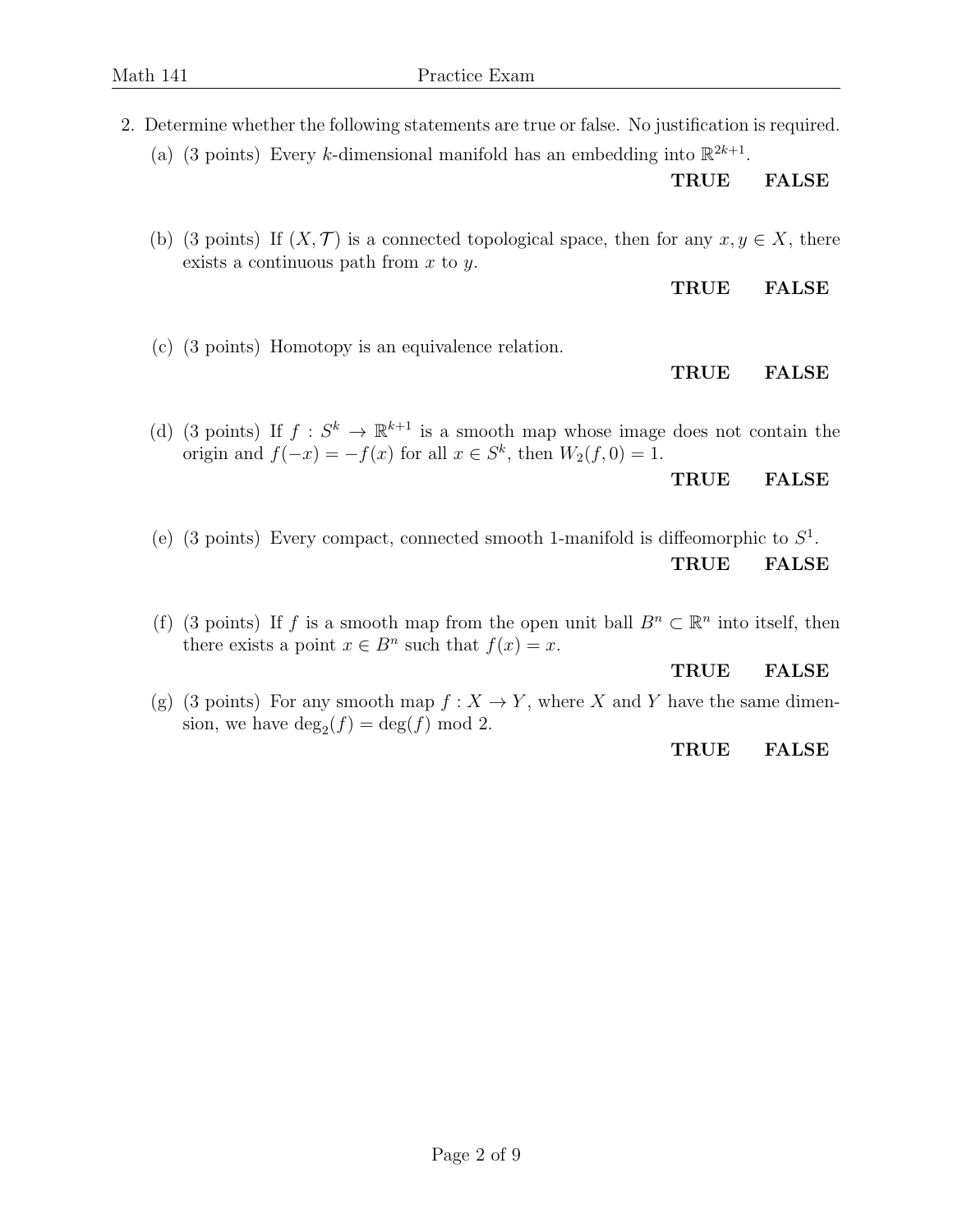3. Compute the following. Explain your computations, but a rigorous proof is not required. (a) (4 points) deg<sub>2</sub>(*f*),  $f : S^1 \to S^1$  is the identity

(b) (4 points)  $deg_2(f)$ ,  $f : S^1 \to \mathbb{R}$  is the projection onto the *x*-axis

(c) (4 points)  $I_2(X, Z)$ , where X and Z are circles of unit radius in  $\mathbb{R}^2$ , X is centered at  $(-1, 0)$ , and Z is centered at  $(1, 0)$ .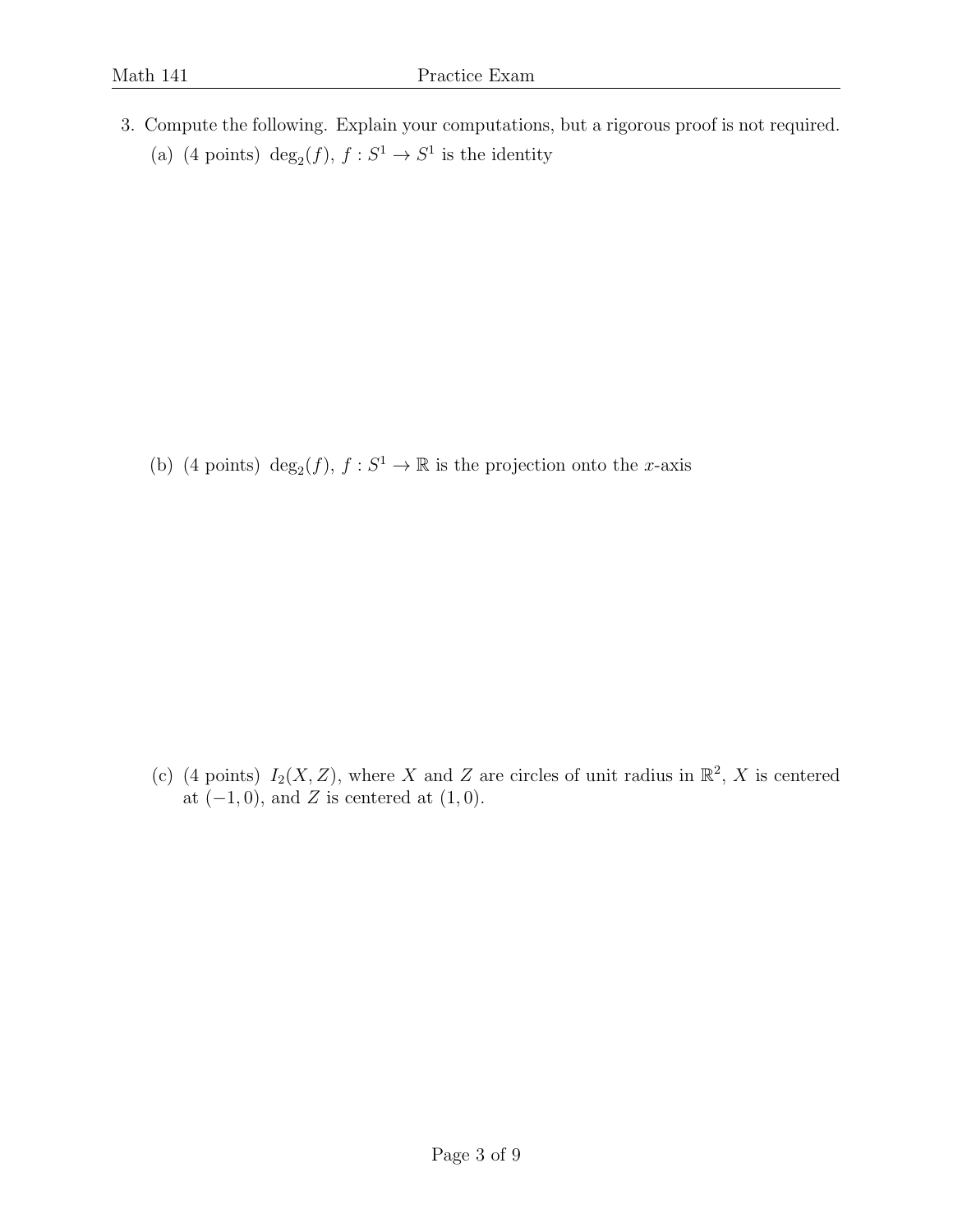4. (a) (8 points) Let  $f: H^3 \to \mathbb{R}$  be given by  $x^2 + y^2 + xz$ . Show that  $S = f^{-1}(1)$  is a manifold with boundary, and determine its boundary.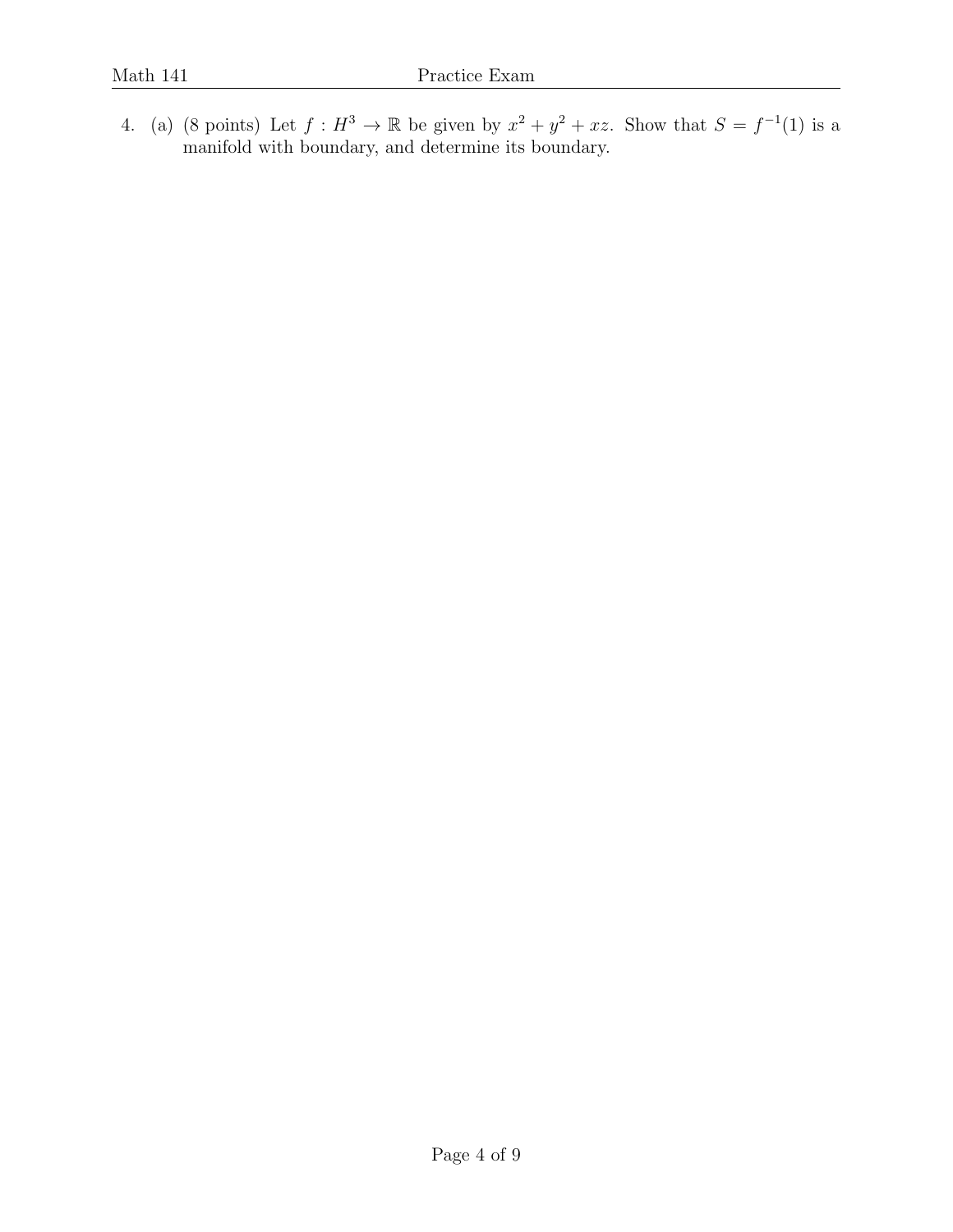(b) (6 points) Let f be as in the previous question. Let  $\mathbb R$  have the standard orientation, and  $H^3$  the standard orientation as a subset of  $\mathbb{R}^3$ . Then S can be given a pre-image orientation. Write explicitly a positive basis for  $T_x(S)$ , where  $x = (0, 1, 0)$ .

For your reference: If  $f: X \to Y$ ,  $Z \subset Y$ ,  $f(x) = y$  and  $f^{-1}(Z) = S$ , we define pre-image orientation using the conventions

$$
N_x(S, X) \oplus T_x(S) = T_x(Y)
$$
  

$$
df(N_x(S, X)) \oplus T_y(Z) = T_y(Y)
$$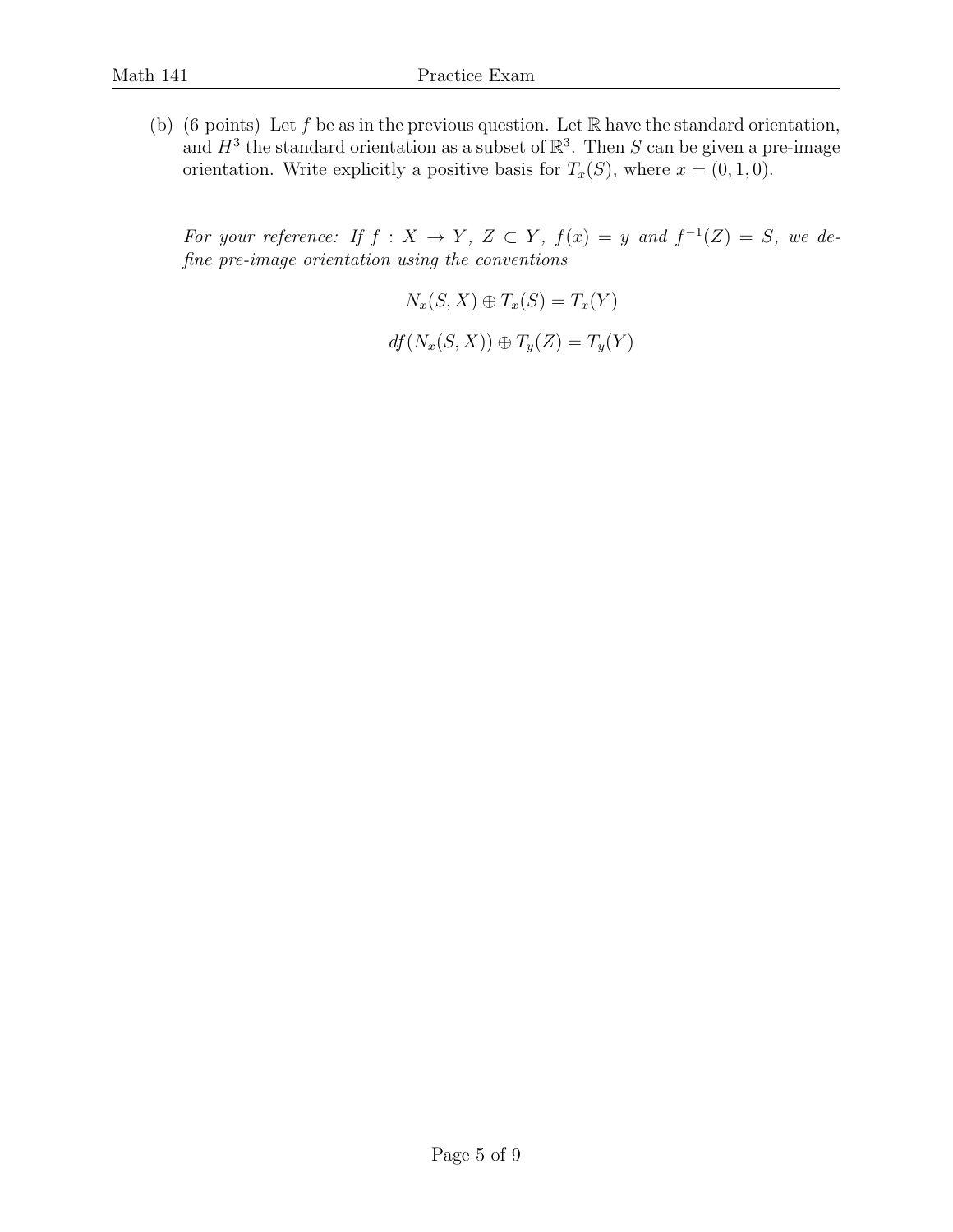5. (10 points) Show that  $\mathbb{R}^2$  and the cylinder  $S^1 \times \mathbb{R}$  are not diffeomorphic.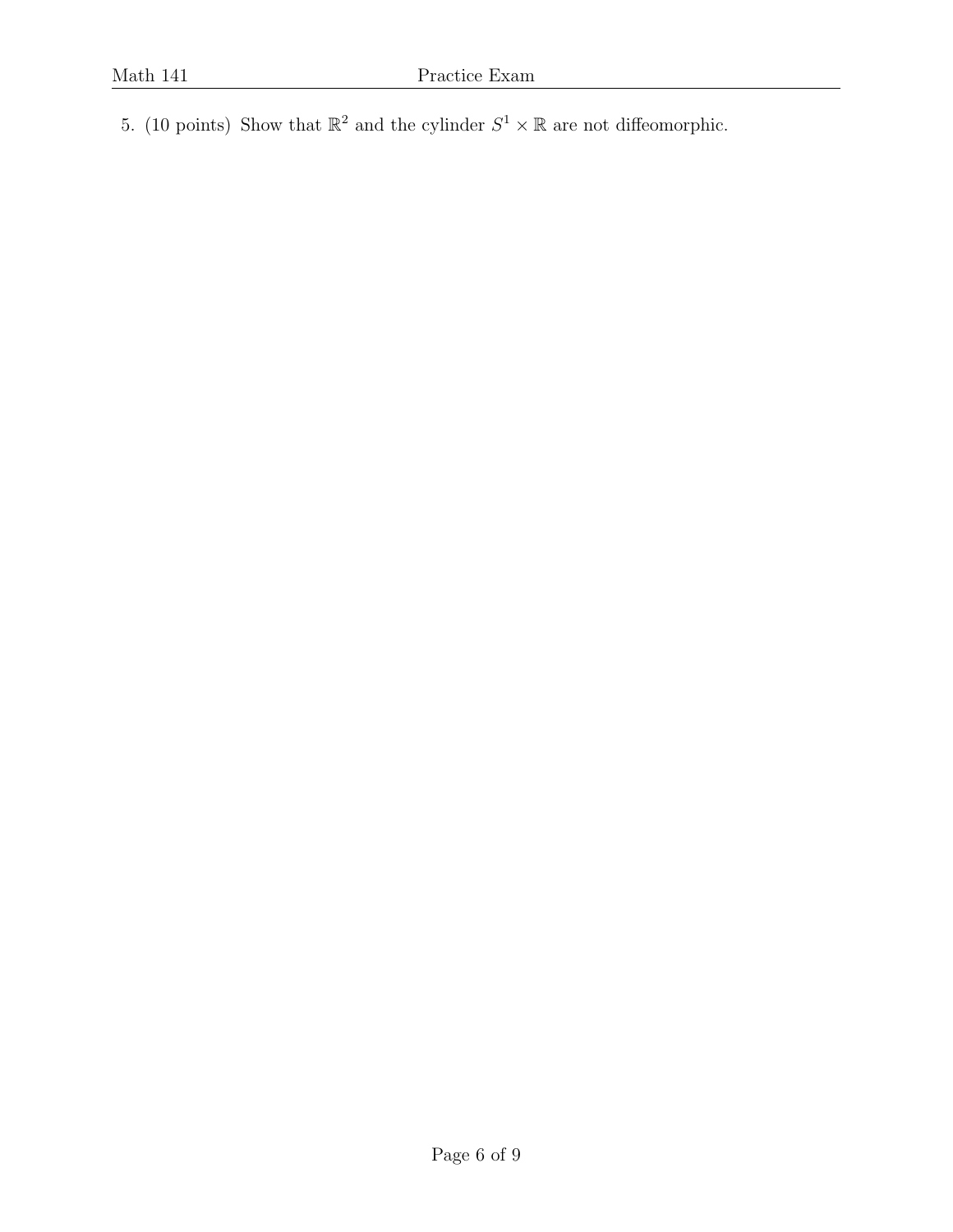6. (a) (10 points) Let  $\mathbb{R}_* = \mathbb{R} \setminus \{0\}$  denote the non-zero real numbers. Show that the function  $F: \mathbb{R}_* \times \mathbb{R}^3 \to \mathbb{R}^3$ , given by  $F(t, v) = p + tv$  where  $p \in \mathbb{R}^3$  is fixed, is a submersion.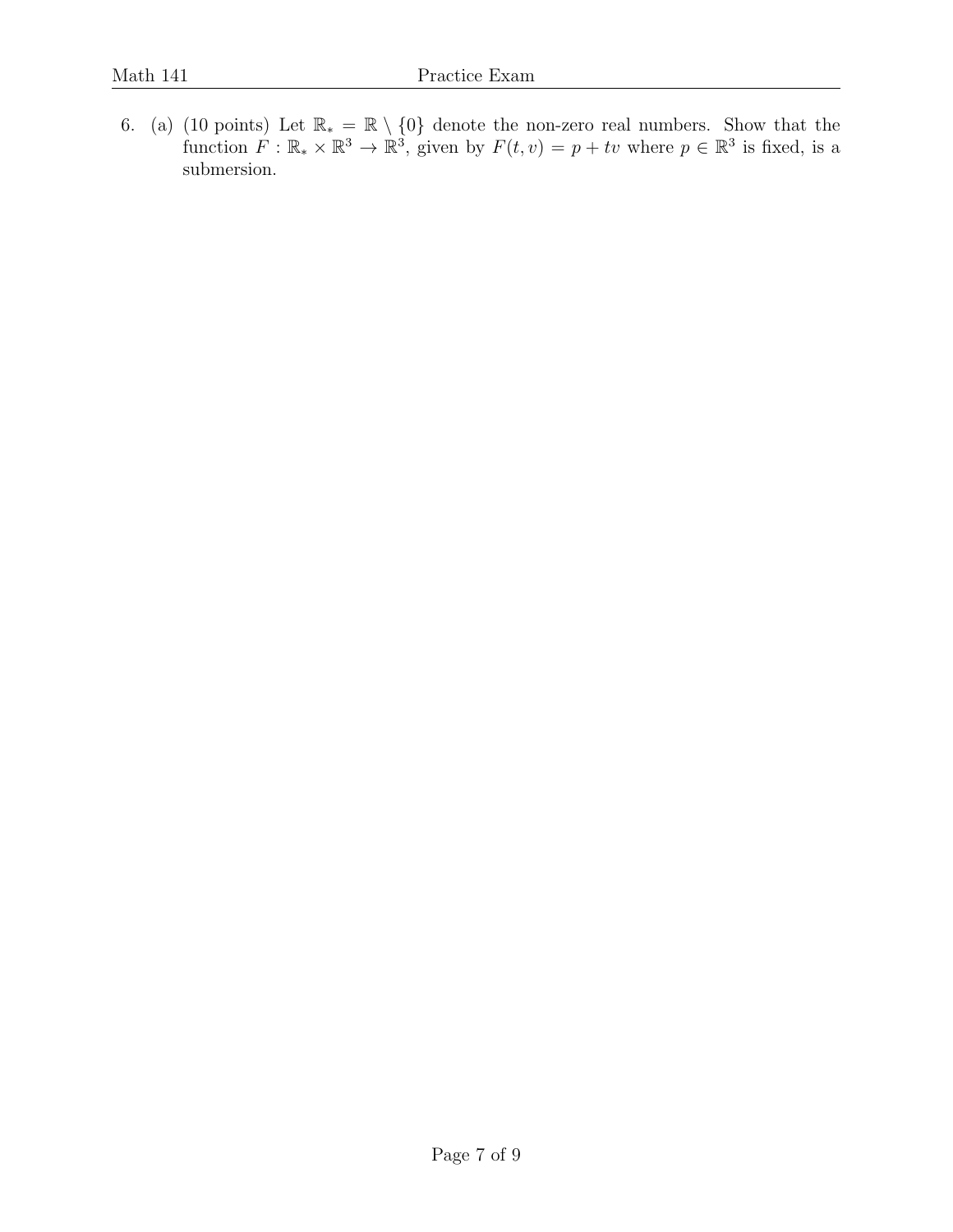(b) (10 points) Fix  $p \in \mathbb{R}^3 \setminus S^2$ . Show that almost every line through p intersects  $S^2 \subset \mathbb{R}^3$  transversally.